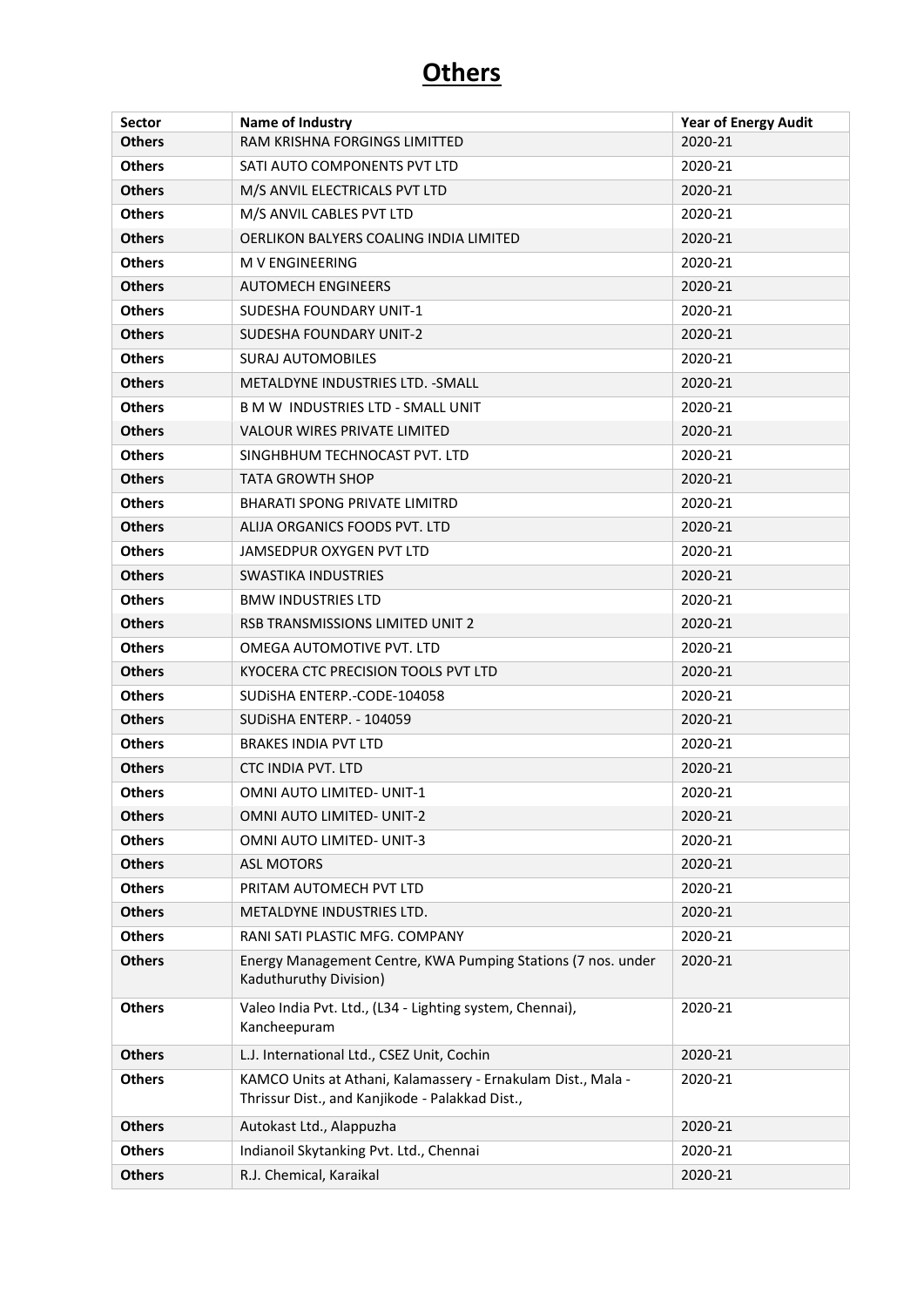| <b>Sector</b>        | Name of Industry                                              | <b>Year of Energy Audit</b> |
|----------------------|---------------------------------------------------------------|-----------------------------|
| <b>Others</b>        | Sri Krishna Packaging Industries, Dindigul under PEACE Scheme | 2020-21                     |
|                      |                                                               |                             |
| <b>Others</b>        | Sri Vinayaga Containers, Dindigul under PEACE Scheme          | 2020-21                     |
| <b>Others</b>        | Ponni Sugars (Erode) Limited, Erode                           | 2020-21                     |
| <b>Others</b>        | Lixil India Sanitary Ware Pvt. Ltd., West Godavari            | 2020-21                     |
| <b>Others</b>        | MOIL Munsar Mine, MOIL, Ramtek                                | 2020-21                     |
| <b>Others</b>        | MOIL Kandri Mine, MOIL, Ramtek                                | 2020-21                     |
| <b>Others</b>        | MOIL Beldongri Mine, MOIL                                     | 2020-21                     |
| <b>Others</b>        | MOIL Tirodi Mine, MOIL, Ramtek                                | 2020-21                     |
| <b>Others</b>        | Konkan Railway Ratnagiri                                      | 2020-21                     |
| <b>Others</b>        | Ravi Packaging, Amravati                                      | 2020-21                     |
| <b>Others</b>        | Paturkar Plastic Industries Amravati                          | 2020-21                     |
| <b>Others</b>        | Mittal Industries Amravati                                    | 2020-21                     |
| <b>Automobile</b>    | AG Industries Pvt Ltd, Bawal, Sector-5                        | 2019-20                     |
| <b>Automobile</b>    | AG Industries Pvt Ltd, Bawal, Sector-6                        | 2019-20                     |
| <b>Automobile</b>    | AG Industries Pvt Ltd, IMT Manesar                            | 2019-20                     |
| Solar                | OIL 9 MW Solar Plant in Rajasthan                             | 2019-20                     |
| <b>Automobile</b>    | Guru Nanak Auto Enterprises Limited, Phagwara                 | 2019-20                     |
| <b>AFS</b>           | IOCL-AFS-BAGDOGRA                                             | 2019-20                     |
| <b>AFS</b>           | <b>IOCL-AFS-GUWAHATI</b>                                      | 2019-20                     |
| <b>AFS</b>           | IOCL-AFS-MOHANBARI                                            | 2019-20                     |
| <b>AFS</b>           | IOCL-AFS-BHUBANESWAR                                          | 2019-20                     |
| <b>Shipping</b>      | <b>GRSE MAIN UNIT</b>                                         | 2019-20                     |
| <b>Exploration</b>   | OIL INDIA LIMITED-RIG-S-8, BALIMARA                           | 2019-20                     |
| <b>Exploration</b>   | OIL INDIA LIMITED-OCS-JAIPUR                                  | 2019-20                     |
| <b>Exploration</b>   | OIL INDIA LIMITED-OCS-1                                       | 2019-20                     |
| <b>Exploration</b>   | OIL INDIA LIMITED-GCS-JORAJAN                                 | 2019-20                     |
| <b>Exploration</b>   | OIL INDIA LIMITED-RIG-VFD-2                                   | 2019-20                     |
| <b>Others</b>        | GRICL Vadodara Halol Road Project Halol Plaza                 | 2019-20                     |
| <b>Others</b>        | GRICL Vadodara Halol Road Project Halol Plaza                 | 2019-20                     |
| <b>Manufacturing</b> | Amrutwel Pastic Industries, Amravati                          | 2019-20                     |
| <b>Manufacturing</b> | Simplex Chemopack PVt Ltd                                     | 2019-20                     |
| <b>Mining</b>        | <b>Balaghat MOIL</b>                                          | 2019-20                     |
| <b>Mining</b>        | <b>FMP MOIL</b>                                               | 2019-20                     |
| <b>Mining</b>        | Ukwa MOIL                                                     | 2019-20                     |
| <b>Mining</b>        | Sitapatore MOIL                                               | 2019-20                     |
| <b>Mining</b>        | Gumgaon MOIL                                                  | 2019-20                     |
| <b>Mining</b>        | <b>MOIL Dinzgri Mine</b>                                      | 2019-20                     |
| <b>Mining</b>        | Chikla MOIL                                                   | 2019-20                     |
| <b>Mining</b>        | <b>EMD Plant Donzgri</b>                                      | 2019-20                     |
| <b>Manufacturing</b> | Samrudhi engineers                                            | 2019-20                     |
| <b>Manufacturing</b> | Siddhi Enginners at Vadsar                                    | 2019-20                     |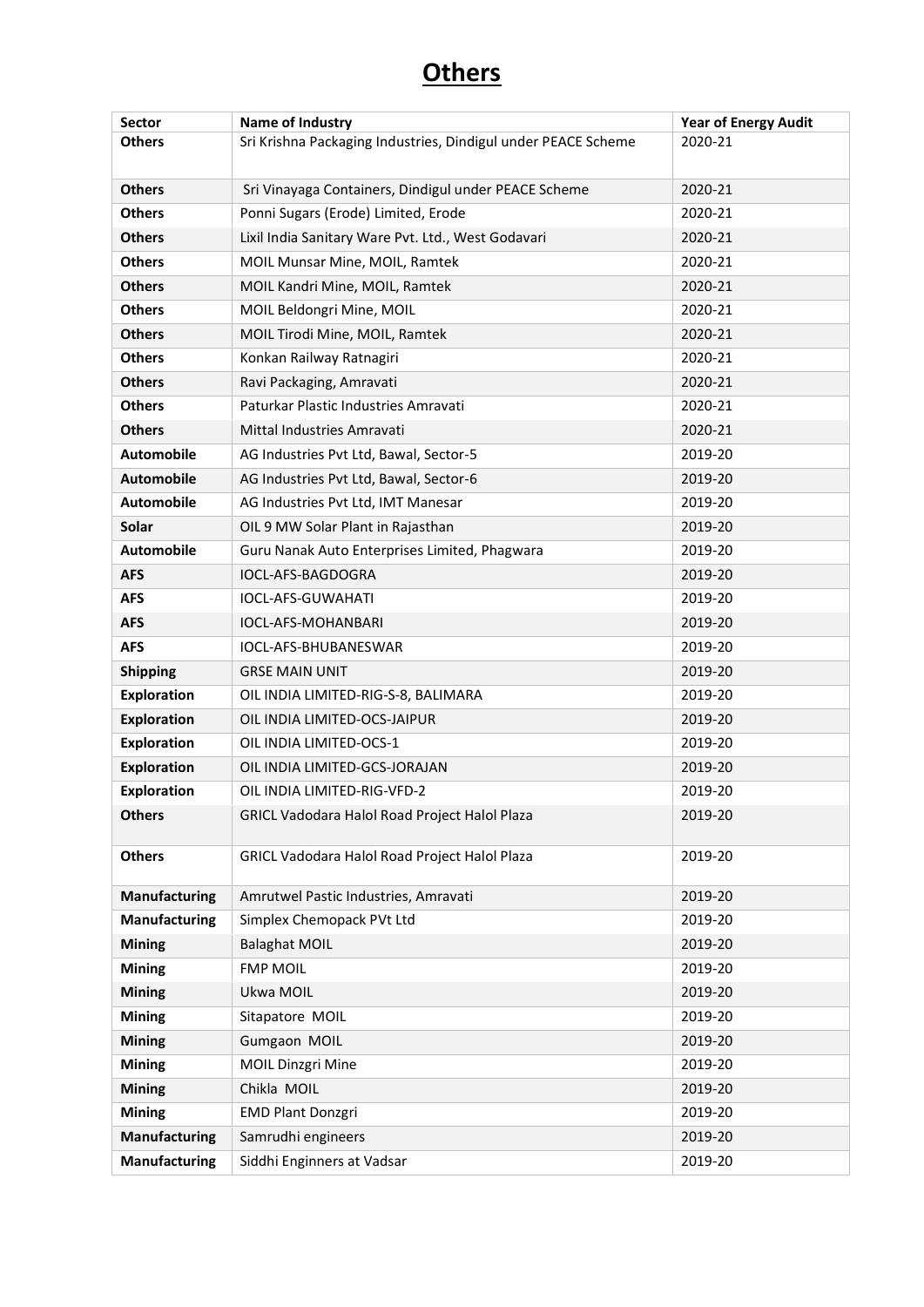| <b>Sector</b>        | Name of Industry                                                         | <b>Year of Energy Audit</b> |
|----------------------|--------------------------------------------------------------------------|-----------------------------|
| <b>Manufacturing</b> | <b>IOCL Vadodara LPG Plant</b>                                           | 2019-20                     |
| Manufacturing        | Delux Bearing Surendranagar                                              | 2019-20                     |
| Manufacturing        | Walk thru Audit at Mudra Enggineering, Surendra Nagar                    | 2019-20                     |
| Manufacturing        | K.S. Engineering Tools, Tiruvallur                                       | 2019-20                     |
| Manufacturing        | BEML, Palakkad                                                           | 2019-20                     |
| Manufacturing        | Valeo Friction Materials India Pvt. Ltd., , Kancheepuram                 | 2019-20                     |
| <b>Others</b>        | EMC, Trivandrum (5 Depots)                                               | 2019-20                     |
| <b>Automobile</b>    | Valeo India Pvt. Ltd., Navalur (OMR), Chennai                            | 2019-20                     |
| Automobile           | Valeo India Pvt. Ltd., (L34 - Lighting system, Chennai),<br>Kancheepuram | 2019-20                     |
| Manufacturing        | Today's Technologies, Coimbatore                                         | 2019-20                     |
| <b>Tyres</b>         | HPCL Client J K Tyres, Rajsamand                                         | 2018-19                     |
| <b>Manufacturing</b> | HIL Limited, Faridabad                                                   | 2018-19                     |
| <b>Automobile</b>    | AG Industries Haridwar                                                   | 2018-19                     |
| <b>Mining</b>        | BANGUR UNDERGROUND CHROMITE MINES                                        | 2018-19                     |
| <b>Exploration</b>   | OIL INDIA LIMITED- TENGAGHAT OIL COLLECTING STATION                      | 2018-19                     |
| <b>Exploration</b>   | OIL INDIA LIMITED - JORAJAN OIL COLLECTING STATION                       | 2018-19                     |
| <b>Exploration</b>   | OIL INDIA LIMITED- KATHALONI GAS COLLECTING STATION                      | 2018-19                     |
| <b>Mining</b>        | TATA STEEL- JODA EAST IRON MINES                                         | 2018-19                     |
| <b>Mining</b>        | TATA STEEL-NOAMUNDI IRON MINES                                           | 2018-19                     |
| <b>Mining</b>        | TATA STEEL-KHONDBOND IRON & MAGNESE MINES                                | 2018-19                     |
| <b>Mining</b>        | TATA STEEL-KATAMATI IRON MINES                                           | 2018-19                     |
| <b>Others</b>        | MAHAGENCO Koradi Nagpur                                                  | 2018-19                     |
| <b>Others</b>        | Nipro India Corporation LTD                                              | 2018-19                     |
| <b>Others</b>        | Signode India Ltd. Silvasa                                               | 2018-19                     |
| <b>Others</b>        | <b>BORL CTO Vadinar</b>                                                  | 2018-19                     |
| <b>Others</b>        | Walk Thru Audit at OPaL Dahej                                            | 2018-19                     |
| <b>Others</b>        | Mangalam Organic Khopoli                                                 | 2018-19                     |
| <b>Others</b>        | Walk thru audit conducted at Guj Borosil Bharuch                         | 2018-19                     |
| <b>Others</b>        | Walk Thru Audit at Factory Premises of Blue Star Safety Work<br>Wear.    | 2018-19                     |
| <b>Others</b>        | Walk Thru Audit at Patel Plastic Works at Vatva, Ahmedabad               | 2018-19                     |
| <b>Others</b>        | Walk Thru Audit at Gujarat Borosil Ltd.                                  | 2018-19                     |
| <b>Forging</b>       | Yash Forging Private Limited, Hingna, Nagpur.                            | 2018-19                     |
| <b>Plastic</b>       | Teja Plastic Industry, Chennai                                           | 2018-19                     |
| <b>Manufacturing</b> | Senthil Kumar Match Works, Tirunelveli                                   | 2018-19                     |
| <b>Plastic</b>       | Padmavat Plastics Pvt Ltd, Rai Sonepat                                   | 2017-18                     |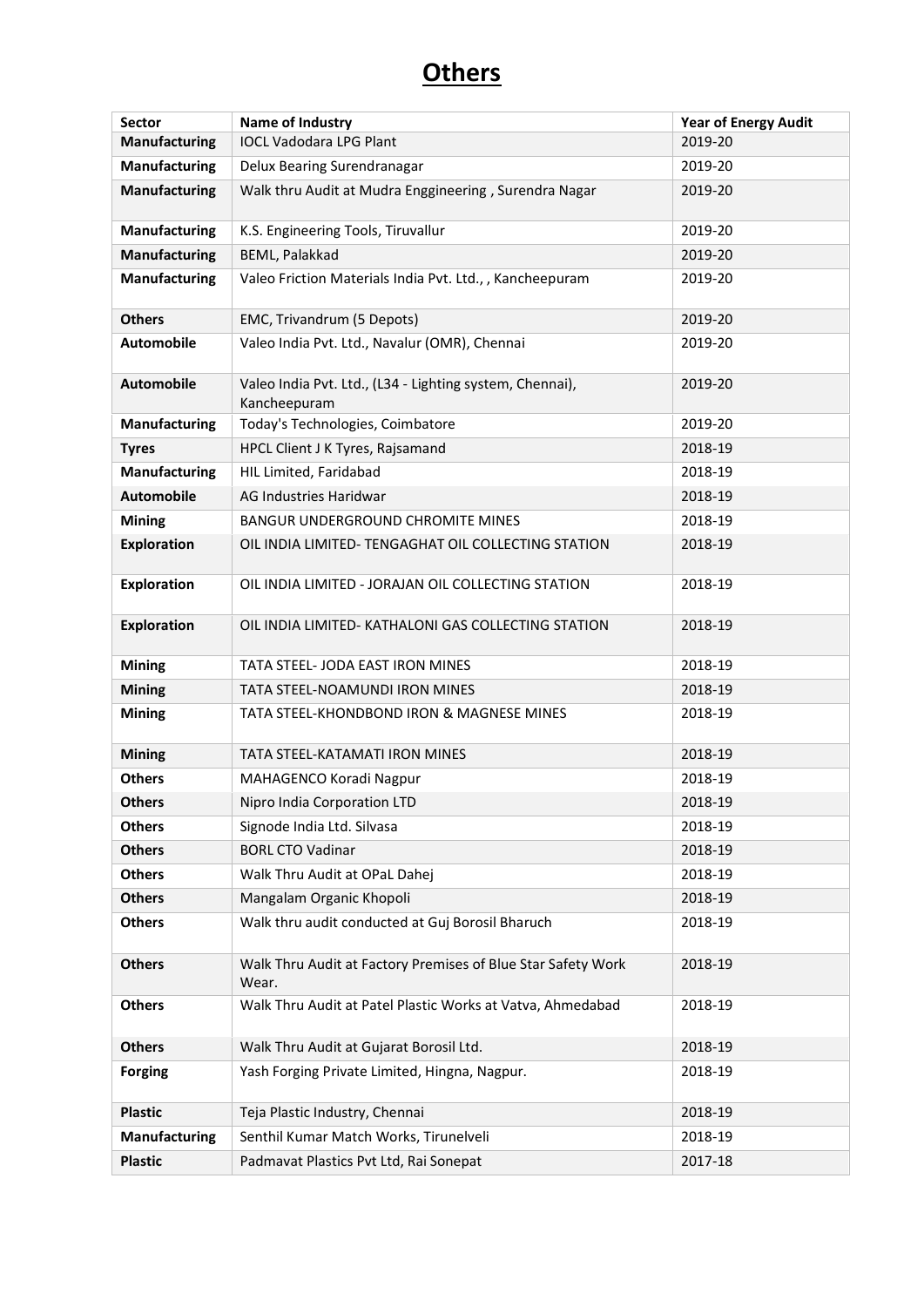| Sector                              | Name of Industry                                                        | <b>Year of Energy Audit</b> |
|-------------------------------------|-------------------------------------------------------------------------|-----------------------------|
| <b>Electrical</b>                   | Mitsubishi Electric Automotive India Pvt Ltd., IMT-Manesar,<br>Gurugram | 2017-18                     |
| <b>Mining</b>                       | SOUTH KALIPANI CHROMITE MINES                                           | 2017-18                     |
| <b>Mining</b>                       | <b>SUKRANGI CHROMITE</b>                                                | 2017-18                     |
| <b>Exploration</b>                  | OIL INDIA LIMITED - OIL COLLECTING STATION-SHALMARI                     | 2017-18                     |
| <b>Exploration</b>                  | OIL INDIA LIMITED - OIL COLLECTING STATION-BHOGPARA                     | 2017-18                     |
| <b>Exploration</b>                  | OIL INDIA LIMITED - GAS COMPRESSOR STATION 4, DULIAJAN                  | 2017-18                     |
| <b>Exploration</b>                  | OIL INDIA LIMITED - GAS GATHERING STATION, MADHUBAN                     | 2017-18                     |
| <b>Cattle Field</b><br><b>Plant</b> | Itola CFP                                                               | 2017-18                     |
| <b>Cattle Field</b><br>Plant        | Sabar Dairy Hajipur                                                     | 2017-18                     |
| <b>Cattle Field</b><br>Plant        | Mehsana Dairy Ubhkal                                                    | 2017-18                     |
| <b>Cattle Field</b><br>Plant        | Panchmahal Dairy Khandiya                                               | 2017-18                     |
| <b>Cattle Field</b><br>Plant        | Mehsana Dairy Jagudan                                                   | 2017-18                     |
| <b>Cattle Field</b><br><b>Plant</b> | Banas Dairy Katarva                                                     | 2017-18                     |
| <b>Cattle Field</b><br>Plant        | Kanjari Cattle Field Plant                                              | 2017-18                     |
| <b>Cattle Field</b><br>Plant        | CFP Sarkhej                                                             | 2017-18                     |
| <b>Others</b>                       | Chemplast Sanmar Ltd, Cuddalore                                         | 2017-18                     |
| <b>Others</b>                       | Ved Vignan Maha Vidya Peeth, Bangalore                                  | 2017-18                     |
| <b>Others</b>                       | Cochin Yacht Club, Cochin                                               | 2017-18                     |
| <b>Others</b>                       | Classic Moulds & Dies, Chennai                                          | 2017-18                     |
| <b>Others</b>                       | Ranipet Tannery Effluent Treatment Co. Ltd., Vellore Dist.<br>Tamilnadu | 2017-18                     |
| Industrial                          | C.P. Exports, Theni                                                     | 2017-18                     |
| Industrial                          | Arokyaa Coir, Theni                                                     | 2017-18                     |
| <b>Industrial</b>                   | Blossoms Organic Clothing Co., Periyakulam, Theni                       | 2017-18                     |
| <b>Electrical</b>                   | <b>IOCL Indane Bottling Plant, Cherlapally</b>                          | 2017-18                     |
| <b>Electrical</b>                   | <b>IOCL Indane Bottling Plant, Timmapur</b>                             | 2017-18                     |
| Industrial                          | Ganga Weaving Mills, Dindigul                                           | 2017-18                     |
| <b>Engineering</b>                  | BHEL CFFP 7+8 Furnaces, Hardwar                                         | 2016-17                     |
| <b>Explosive</b>                    | IOCL-IBP-BULK EXPLOSIVES PLANT AT BLOCK-II DHANBAD                      | 2016-17                     |
| <b>Fiuid oil</b>                    | Bansal Extraction & Exports Pvt. Limited                                | 2016-17                     |
| <b>Shipping</b>                     | Delta Corp Limited, Panjim, Goa                                         | 2016-17                     |
| <b>Others</b>                       | EMC Trivandrum (120 nos. Boilers Study) (85 locations)                  | 2016-17                     |
| <b>Others</b>                       | EMC Trivandrum (60 nos. DG Set Study) (85 locations)                    | 2016-17                     |
| <b>Engineering</b>                  | <b>BHEL CSU Jagdishpur</b>                                              | 2015-16                     |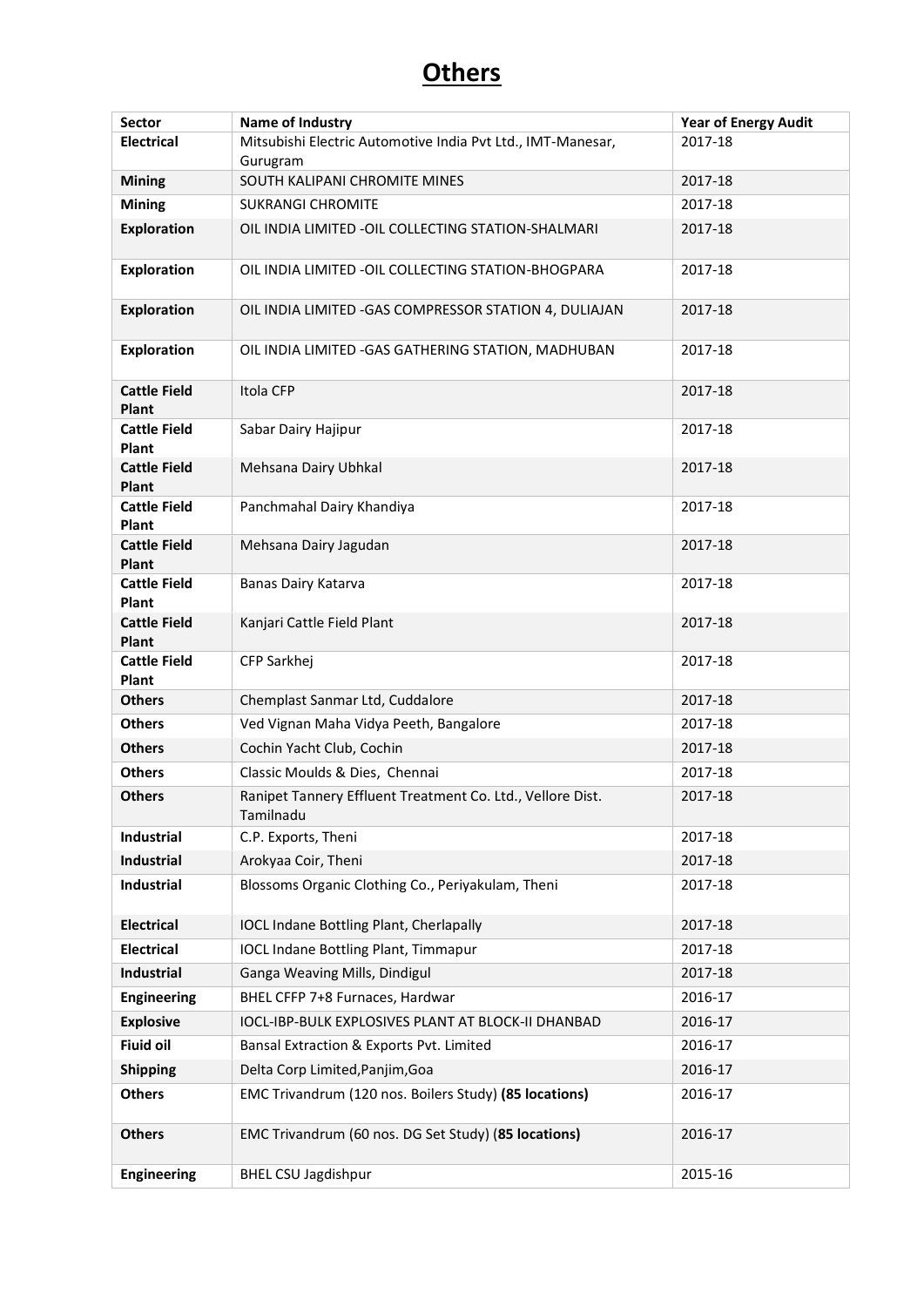| <b>Sector</b>      | Name of Industry                                    | <b>Year of Energy Audit</b> |
|--------------------|-----------------------------------------------------|-----------------------------|
| <b>Engineering</b> | <b>BHEL FP Jagdishpur</b>                           | 2015-16                     |
| <b>Mining</b>      | ECL- SONEPUR BAZARI PROJECT (BENCHMARK STUDY)       | 2015-16                     |
| <b>Mining</b>      | <b>TATA STEEL - SUKINDA CHROMITE MINES</b>          | 2015-16                     |
| <b>Mining</b>      | TATA STEEL - SUKINDA CHROME ORE BENEFICIATION PLANT | 2015-16                     |
| <b>Mining</b>      | TATA STEEL - BAMNIPAL FERROCHROME PLANT             | 2015-16                     |
| <b>Mining</b>      | <b>TATA STEEL - JODA MANGANEESE MINES</b>           | 2015-16                     |
| <b>Mining</b>      | TATA STEEL - JODA FERRO ALLOYS PLANT                | 2015-16                     |
| <b>AFS</b>         | <b>IOCL - AFS - RANCHI</b>                          | 2015-16                     |
| <b>AFS</b>         | IOCL - AFS - SONARI-JAMSHEDPUR                      | 2015-16                     |
| <b>AFS</b>         | <b>IOCL - AFS - PORT BLAIR</b>                      | 2015-16                     |
| <b>AFS</b>         | <b>IOCL- AFS-JORHAT</b>                             | 2015-16                     |
| <b>AFS</b>         | IOCL- AFS-BORJHAR (GUWAHATI)                        | 2015-16                     |
| <b>AFS</b>         | <b>IOCL-AFS-AGARTALA</b>                            | 2015-16                     |
| <b>AFS</b>         | IOCL-AFS-IMPHAL                                     | 2015-16                     |
| <b>AFS</b>         | IOCL-AFS-KUMBHIGRAM                                 | 2015-16                     |
| <b>AFS</b>         | <b>IOCL- AFS-TEZPUR</b>                             | 2015-16                     |
| <b>AFS</b>         | IOCL-AFS-CHABUA                                     | 2015-16                     |
| <b>AFS</b>         | IOCL- AFS-DOOMDOOMA                                 | 2015-16                     |
| <b>AFS</b>         | IOCL-AFS-MOHANBARI                                  | 2015-16                     |
| <b>AFS</b>         | <b>IOCL-AFS-AIZWAL</b>                              | 2015-16                     |
| <b>AFS</b>         | IOCL-AFS-DIMAPUR                                    | 2015-16                     |
| <b>AFS</b>         | IOCL-AFS-BHUBANESWAR                                | 2015-16                     |
| <b>AFS</b>         | <b>IOCL - AFS - PURNEA</b>                          | 2015-16                     |
| <b>AFS</b>         | IOCL-AFS-ZIRO                                       | 2015-16                     |
| <b>AFS</b>         | <b>IOCL-AFS-CHARBATIA</b>                           | 2015-16                     |
| <b>AFS</b>         | <b>IOCL - AFS - PATNA</b>                           | 2015-16                     |
| <b>AFS</b>         | <b>IOCL - AFS - GAYA</b>                            | 2015-16                     |
| <b>AFS</b>         | IOCL-AFS-DUM DUM                                    | 2015-16                     |
| <b>AFS</b>         | IOCL-AFS- KALAIKUNDA                                | 2015-16                     |
| <b>AFS</b>         | <b>IOCL-AFS- CAR NICOBAR</b>                        | 2015-16                     |
| <b>AFS</b>         | <b>IOCL-AFS-HASIMARA</b>                            | 2015-16                     |
| <b>AFS</b>         | IOCL-AFS-BAGDOGRA                                   | 2015-16                     |
| <b>AFS</b>         | <b>IOCL-AFS- PASIGHAT</b>                           | 2015-16                     |
| <b>AFS</b>         | <b>IOCL-AFS- ALONG</b>                              | 2015-16                     |
| <b>Mining</b>      | EASTERN COALFIELD - JAMBAD OCP                      | 2015-16                     |
| <b>Mining</b>      | EASTERN COALFIELD - RAJMAHAL OCP                    | 2015-16                     |
| <b>Ceramic</b>     | <b>Amol Decalite</b>                                | 2015-16                     |
| <b>Plastic</b>     | Avi Global Plast                                    | 2015-16                     |
| <b>AFS</b>         | AAI Chennai                                         | 2015-16                     |
| <b>Automobile</b>  | <b>JTEKT Sona Automotive JSAI</b>                   | 2014-15                     |
| <b>Insulation</b>  | STP Limited, Kosi-Kotwan, Mathura                   | 2014-15                     |
| <b>Automobile</b>  | AG Industries                                       | 2014-15                     |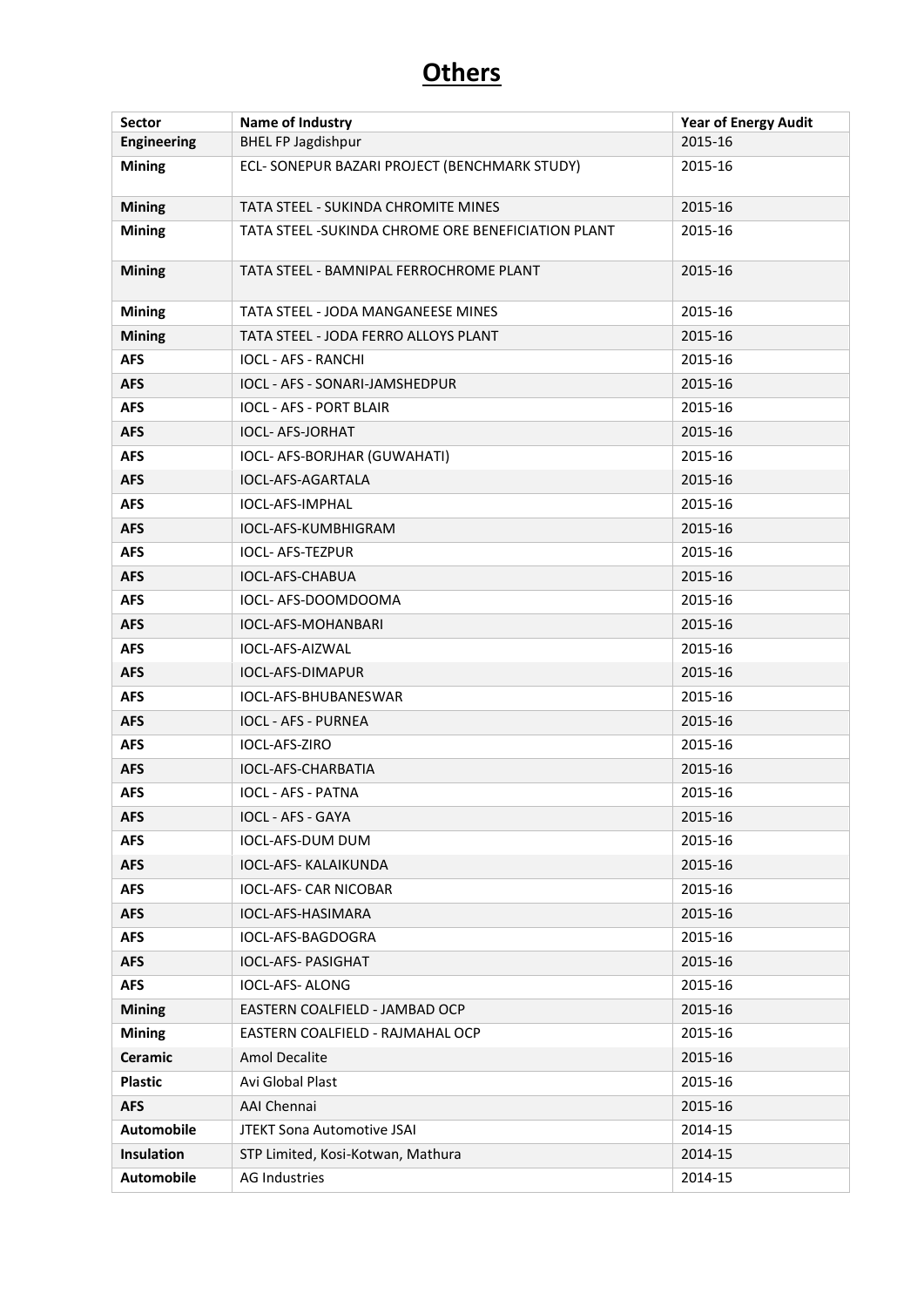| Sector               | Name of Industry                                 | <b>Year of Energy Audit</b> |
|----------------------|--------------------------------------------------|-----------------------------|
| <b>Engineering</b>   | <b>BHEL, CFFP</b>                                | 2014-15                     |
| <b>Engineering</b>   | BHEL, HERP, Varanasi                             | 2014-15                     |
| <b>Engineering</b>   | BHEL, Jhansi                                     | 2014-15                     |
| <b>Automobile</b>    | Jamna Auto Industries                            | 2014-15                     |
| <b>Shipping</b>      | HALDIA DOCK COMP.(BERTH-4B,2MHC&4PL)             | 2014-15                     |
| Ordnance             | <b>GUN &amp; SHELL FACTORY - SUBSTATION</b>      | 2014-15                     |
| Ordnance             | GUN & SHELL FACTORY -HEAT TREATMENT SEC.         | 2014-15                     |
| Ordnance             | GUN & SHELL FACTORY - ALL PRODN. SEC.            | 2014-15                     |
| <b>Ordnance</b>      | <b>GUN &amp; SHELL FACTORY - BOILER HOUSE</b>    | 2014-15                     |
| Ordnance             | GUN & SHELL FACTORY - COMPRESSOR HOUSE           | 2014-15                     |
| <b>Ordnance</b>      | GUN & SHELL FACTORY - ADMIN. BUILDING            | 2014-15                     |
| Ordnance             | GUN & SHELL FACTORY -LIGHTING SYSTEM             | 2014-15                     |
| <b>Ordnance</b>      | GUN & SHELL FACTORY - WATER CIR. SYSTEM          | 2014-15                     |
| <b>Manufacturing</b> | Transparent Energy Systems Pvt. Ltd., Ankleshwar | 2014-15                     |
| <b>Ceramic</b>       | Amol Dicalite Ltd., Kadi Mehsana                 | 2014-15                     |
| <b>Manufacturing</b> | Confidence Petroleum (I) Ltd, Khopoli            | 2014-15                     |
| <b>Others</b>        | Limbani Wires                                    | 2014-15                     |
| <b>Others</b>        | Parekh Wires                                     | 2014-15                     |
| <b>Manufacturing</b> | Tata Motors Ltd., Sanand                         | 2014-15                     |
| <b>Manufacturing</b> | Laxmi Processors Pvt. Ltd                        | 2014-15                     |
| <b>Manufacturing</b> | Harihar Processors Pvt. Ltd                      | 2014-15                     |
| <b>Manufacturing</b> | Swastik Dying and Printing Mill Pvt. Ltd         | 2014-15                     |
| <b>Manufacturing</b> | Balakrishna Sizing Industries Pvt. Ltd           | 2014-15                     |
| <b>Manufacturing</b> | Yasjwant Co-op Processors Ltd                    | 2014-15                     |
| <b>Manufacturing</b> | Jadhay Sizers                                    | 2014-15                     |
| <b>Manufacturing</b> | Aradhya sizers pvt. Ltd                          | 2014-15                     |
| Industrial           | M/s.ITC Limited, Thiruvottriyur                  | 2014-15                     |
| Industrial           | M/s. ITC Limited, Thiruvottriyur                 | 2014-15                     |
| <b>Defence</b>       | Engine Factory, Avadi                            | 2014-15                     |
| <b>Defence</b>       | Heavy Alloy Penetrator Project, Trichy           | 2014-15                     |
| <b>Defence</b>       | Ordnance Factory-1, Ambajhari, Nagpur            | 2016-17                     |
| <b>Defence</b>       | Ordnance Factory-2, Ambajhari, Nagpur            | 2016-17                     |
| <b>Defence</b>       | Ordnance Factory-3, Ambajhari, Nagpur            | 2016-17                     |
| <b>Defence</b>       | Ordnance Factory-4, Ambajhari, Nagpur            | 2016-17                     |
| <b>Defence</b>       | Ordnance Factory-5, Ambajhari, Nagpur            | 2016-17                     |
| <b>Defence</b>       | Ordnance Factory-6, Ambajhari, Nagpur            | 2016-17                     |
| <b>Defence</b>       | Ordnance Factory-7, Ambajhari, Nagpur            | 2016-17                     |
| <b>Defence</b>       | Ordnance Factory-8, Ambajhari, Nagpur            | 2016-17                     |
| <b>Defence</b>       | Ordnance Factory-9, Ambajhari, Nagpur            | 2016-17                     |
| <b>Defence</b>       | Ordnance Factory-10, Ambajhari, Nagpur           | 2016-17                     |